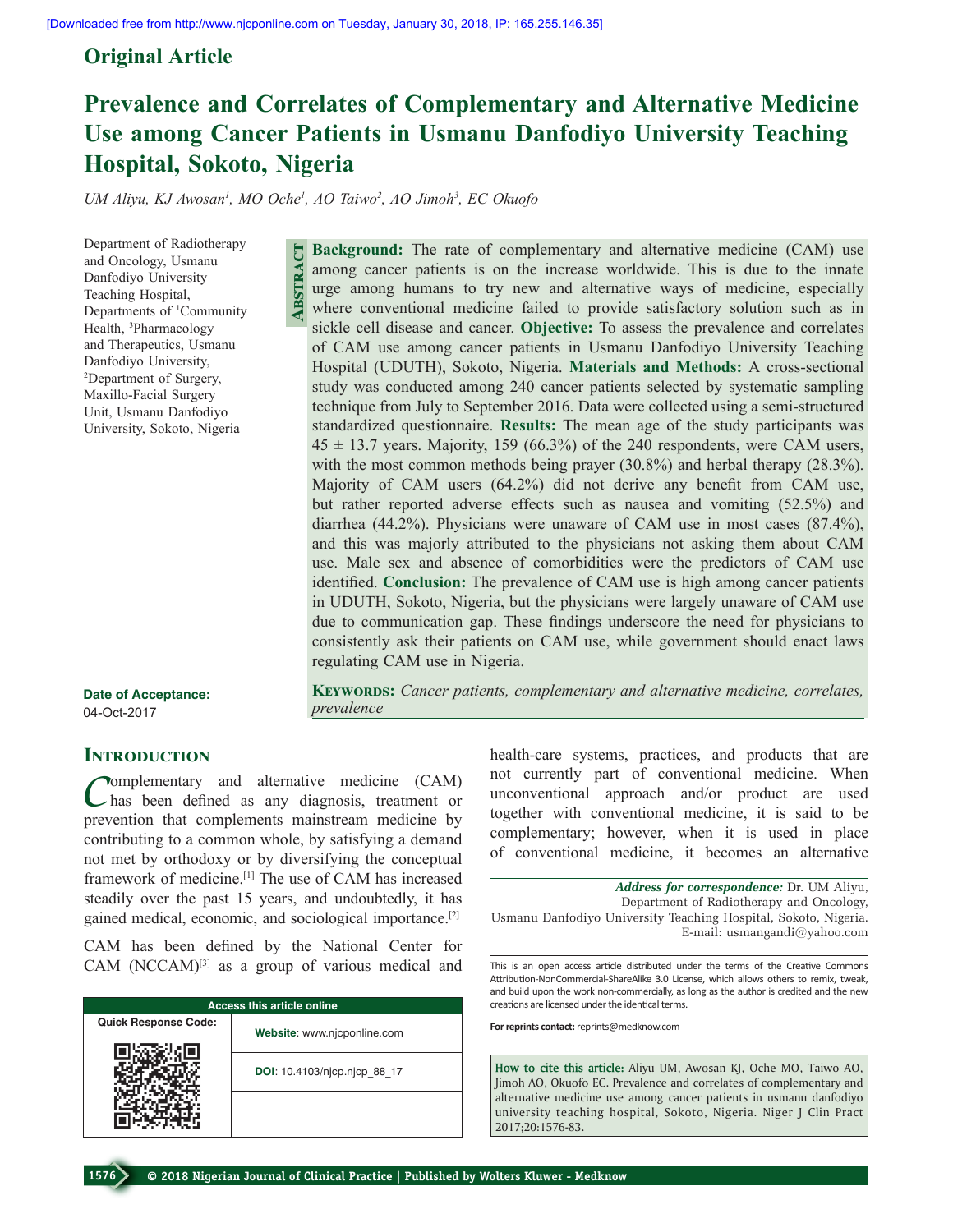medicine. Therefore, CAM is an umbrella term used for both complementary and alternative health-care practices.

Little is known about the use of CAM in cancer patients specifically. This is especially true in the context of Africa as very few publications are available on CAM use in the region. A survey conducted in 33 countries, yielding a meager of 83 responses mainly from oncologists, indicated the existence of a large and heterogeneous group of CAM therapies or remedies used to treat cancer in both developed and developing countries.[4]

A literature review suggested that the use of CAM among cancer patients is common, with a prevalence rate across studies of  $31.4\%$  (ranged from  $7\%$  to  $64\%$ ).<sup>[2]</sup> The latter review included 26 surveys from 13 countries carried out from 1977 to January 1998. Globally, the prevalence of CAM use ranged from 30% to 75%.[5] However, more recent studies suggest that the use of CAM is considerably higher, with some studies reporting rates of 70.2% in a sample of 356 colon, breast, and prostate cancer patients[6] and 83.3% in an outpatient sample of 453 patients.<sup>[7]</sup>

CAM use in Nigeria is becoming more popular<sup>[8]</sup> as in many other countries of the world. In Nigeria, the prevalence of CAM use among cancer patients is unknown. The use of traditional herbs and remedies are however well known and relatively common.<sup>[9,10]</sup> What biomedicine considers as CAM today has been a way of life for most Nigerians. Furthermore, the cost of western medical treatment and inadequate penetration of the communities by western orthodox medicine make CAM more appealing to them.[11]

In addition, there are almost no medical malpractice litigations to limit and regulate the use of nonorthodox remedies. Equally, cancer is considered a death sentence in Nigeria.[9] Its cause in many cases is attributed to non-material causes beyond biomedicine such that western medicine is largely seen as ineffective in its treatment. It is therefore expected that the use of CAM in cancer patients will be commensurately higher than it is in western populations. There has been explosion of various types of CAM in use. To create a kind of order, these types of CAM have been classified by some established committees. Two of such committees are the NCCAM and House of Lords Select Committee on Science and Technology. The NCCAM classified CAM into alternative medical systems, for example, homeopathy and naturopathy; mind-and-body interventions, such as meditation and prayer; biological products, such as herbs and food; manipulative therapies, such as chiropractic and massage; and energy therapies, such as magnetic fields and therapeutic touch.<sup>[12]</sup>

The House of Lords Select Committee on Science and Technology classification grouped CAM into three and is mainly based on therapies that have been professionally organized, such as acupuncture and herbal medicine; therapies considered complementary to other forms of health care, such as nutrition and aromatherapy; and traditional systems, such as Chinese medicine and other alternative medicines.[13] CAM is built on the philosophical orientation of holism and the recognition that optimum interaction between the body, mind, and spirit establishes harmony. Unlike the reductionist approach of conventional medicine which treats human beings in parts, CAM holds that the whole body is greater and more than the sum of its parts and recognizes the impact of the total life experiences on the health of the individual. In developed countries, more females than males use CAM in the general adult population<sup> $[10,14,15]$ </sup> and what is being used under the umbrella of CAM varies in the form, number, and ailment in different parts of the world. We do not know yet which factors are most critical in influencing Nigerian cancer patients to use CAM. We also do not know what potential benefits or adverse outcomes can occur when Nigerian patients on conventional western medicine use standard therapy either concurrently or sequentially with CAM. Research to estimate the burden of CAM use and factors associated with it is needed to guide policymakers and human resource managers in designing intervention for preventing adverse effects of CAM use among cancer patients. This study assessed the prevalence and correlates of CAM use among cancer patients in Usmanu Danfodiyo University Teaching Hospital (UDUTH), Sokoto, Nigeria.

# **Materials and Methods**

This cross-sectional, descriptive study was carried out among cancer patients attending Radiotherapy and Oncology Clinic of Usmanu Danfodiyo University, Sokoto, Nigeria, from July to September 2016. The hospital serves the inhabitants of Sokoto state, the neighboring states of Kebbi, Zamfara, and Katsina, and people from other parts of the country; likewise the neighboring Niger Republic. It has a bed capacity of 650 and consists of 42 departments, of which 24 offer clinical services in the form of preventive, curative, and rehabilitative services. The Radiotherapy and Oncology Department is one of the 24 clinical departments in the hospital.

The sample size was estimated at 217 and adjusted to 240 using the statistical formula for calculating the sample size for descriptive studies,<sup>[16]</sup> a 83% prevalence of CAM use among cancer patients from a previous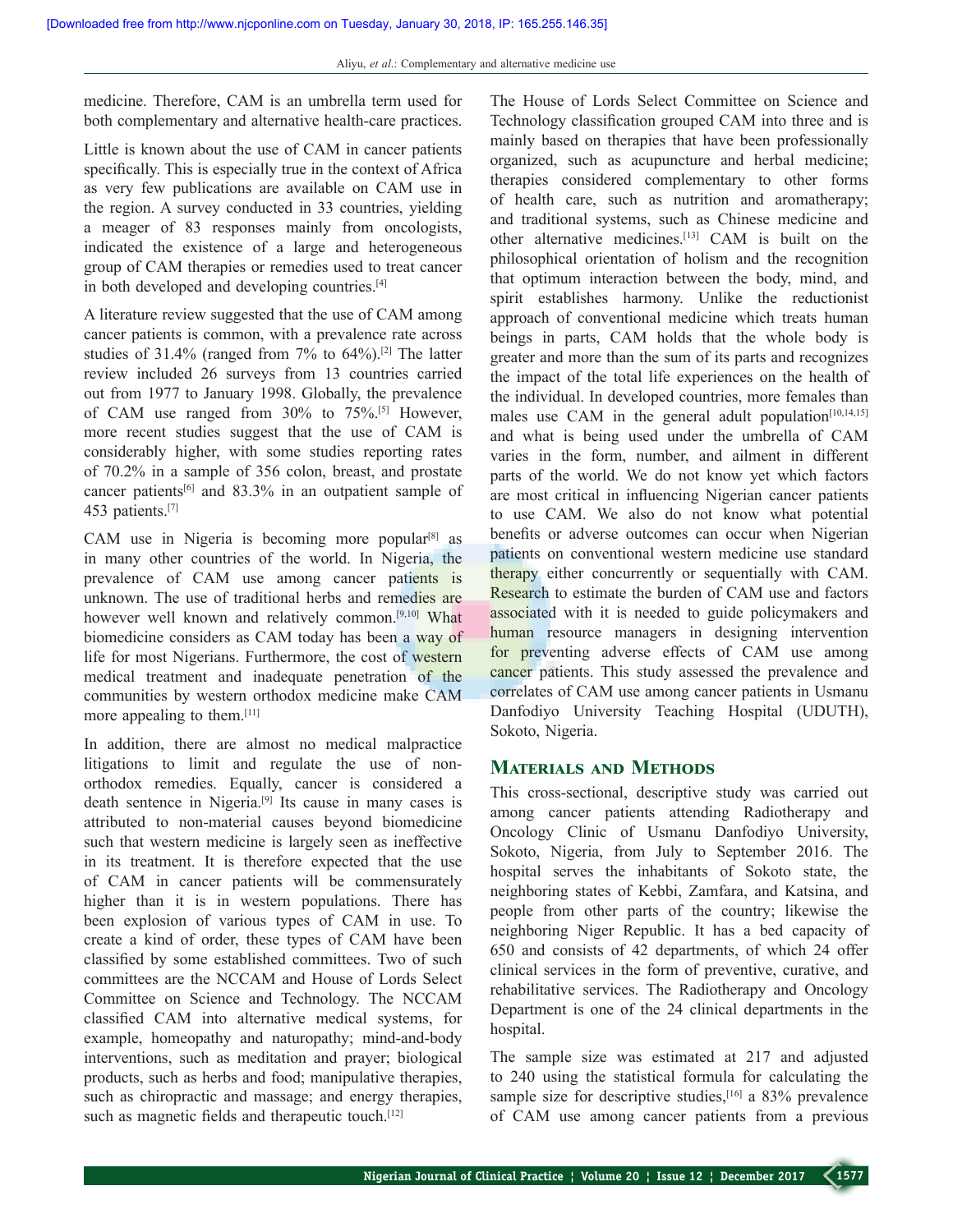Aliyu, *et al*.: Complementary and alternative medicine use

study, $[2]$  a precision level of 5%, and an anticipated response rate of 95%. All patients with histological diagnosis of cancer were considered eligible, seriously ill, and mentally retarded patients were excluded. Systematic sampling technique was used to select eligible participants using the clinic attendance register to constitute the sampling frame.

A set of pretested, semi-structured, standardized, interviewer‑administered questionnaire was used to obtain information on respondent's sociodemographic characteristics, CAM use, and clinical profile. The questionnaire was adopted from the tools used in the previous studies.[11,17] The questionnaire was pretested among cancer patients at the Department of Radiotherapy and Oncology of Federal Teaching Hospital, Gombe, Nigeria. The questions were well understood by the patients and no modification was necessary. Three nurses and two radiographers assisted in questionnaire administration after pretraining on conduct of survey research, objectives of the study, selection of study subjects, and questionnaire administration. Institutional ethical clearance was sought from the Ethical Committee of UDUTH, Sokoto, Nigeria. Permission to conduct the study was obtained from the management of the hospital, and informed written consent was also obtained from the participants before data collection.

Data were analyzed using IBM Statistical Package for the Social Sciences (SPSS) version 21.0 software (SPSS, IBM Corp, Armonk, NY, USA). The Chi-square test was used for bivariate analysis involving categorical variables. Logistic regression analysis was used to determine the variables that predict CAM use among the participants. All levels of significance were set at  $P < 0.05$ .

# **Results**

Two hundred and forty respondents who agreed to participate in the study were interviewed and they all responded giving a response rate of 100%. The ages of the respondents ranged from 10 to 79 years (mean =  $45.4 \pm 13.7$  years), and about a third of respondents were aged 40–49 years. More than half of the respondents were females (56.2%), about two-thirds were Muslims (65.4%), and larger proportions of respondents had secondary (23.8%) and tertiary education (25.8%). While a larger proportion of respondents were unemployed (30.8%), substantial proportions of respondents were either civil servants (19.2%) or traders (18.8%) [Table 1].

# **Types of cancers seen among respondents**

Cervical cancer was the most common malignancy among the respondents (33.3%) followed by breast cancer  $(22.1\%)$ , head-and-neck cancers  $(15.8\%)$ , and

| Table 1: Sociodemographic characteristics of<br>respondents |                         |  |  |  |
|-------------------------------------------------------------|-------------------------|--|--|--|
| <b>Variables</b>                                            | Frequency $(n=240)(\%)$ |  |  |  |
| Age group (years)                                           |                         |  |  |  |
| $10-19$                                                     | 7(2.9)                  |  |  |  |
| $20 - 29$                                                   | 26(10.8)                |  |  |  |
| 30-39                                                       | 41(17.1)                |  |  |  |
| 40-49                                                       | 79 (32.9)               |  |  |  |
| 50-59                                                       | 39(16.3)                |  |  |  |
| 60-69                                                       | 30(12.8)                |  |  |  |
| 70 and above                                                | 18(7.5)                 |  |  |  |
| <b>Sex</b>                                                  |                         |  |  |  |
| Male                                                        | 105(43.8)               |  |  |  |
| Female                                                      | 135 (56.2)              |  |  |  |
| Religion                                                    |                         |  |  |  |
| Islam                                                       | 157 (65.4)              |  |  |  |
| Christianity                                                | 83 (34.6)               |  |  |  |
| Level of education                                          |                         |  |  |  |
| None                                                        | 52(21.7)                |  |  |  |
| Quranic/Arabic                                              | 33(13.8)                |  |  |  |
| Primary                                                     | 36(15.0)                |  |  |  |
| Secondary                                                   | 57(23.8)                |  |  |  |
| Tertiary                                                    | 62(25.8)                |  |  |  |
| Occupation                                                  |                         |  |  |  |
| Unemployed                                                  | 74 (30.8)               |  |  |  |
| Civil servants                                              | 46 (19.2)               |  |  |  |
| <b>Traders</b>                                              | 45 (18.8)               |  |  |  |
| <b>Farmers</b>                                              | 37(15.4)                |  |  |  |
| <b>Teachers</b>                                             | 15(6.3)                 |  |  |  |
| <b>Bankers</b>                                              | 13(5.4)                 |  |  |  |
| Others                                                      | 10(4.2)                 |  |  |  |

| Table 2: Types of oncologic treatment received by |                                                           |  |  |
|---------------------------------------------------|-----------------------------------------------------------|--|--|
| respondents                                       |                                                           |  |  |
|                                                   | $F_{\text{max}}$ and an and $\left( \ldots \right)$ 40) ( |  |  |

| <b>Treatment received</b>          | Frequency $(n=240)(\%)$ |
|------------------------------------|-------------------------|
| Chemotherapy                       | 119(49.6)               |
| Radiotherapy                       | 55(22.9)                |
| Both chemotherapy and radiotherapy | 66 (27.5)               |

gastrointestinal cancers (10.8%). Other forms of cancers seen among the respondents are as shown in Figure 1.

# **Types of oncologic treatment received by respondents**

One hundred and nineteen (49.6%) of the 240 respondents had only chemotherapy as a modality of treatment, 55 (22.9%) had only radiotherapy, while 66 (27.5%) had a combination of chemotherapy and radiotherapy [Table 2]. All the patients have had one form of surgical procedure or the other performed on them before being referred for oncologic treatment.

# **Sources of information on complementary and alternative medicine among respondents**

Majority of respondents obtained information on CAM from a family member or friend (50.4%), followed by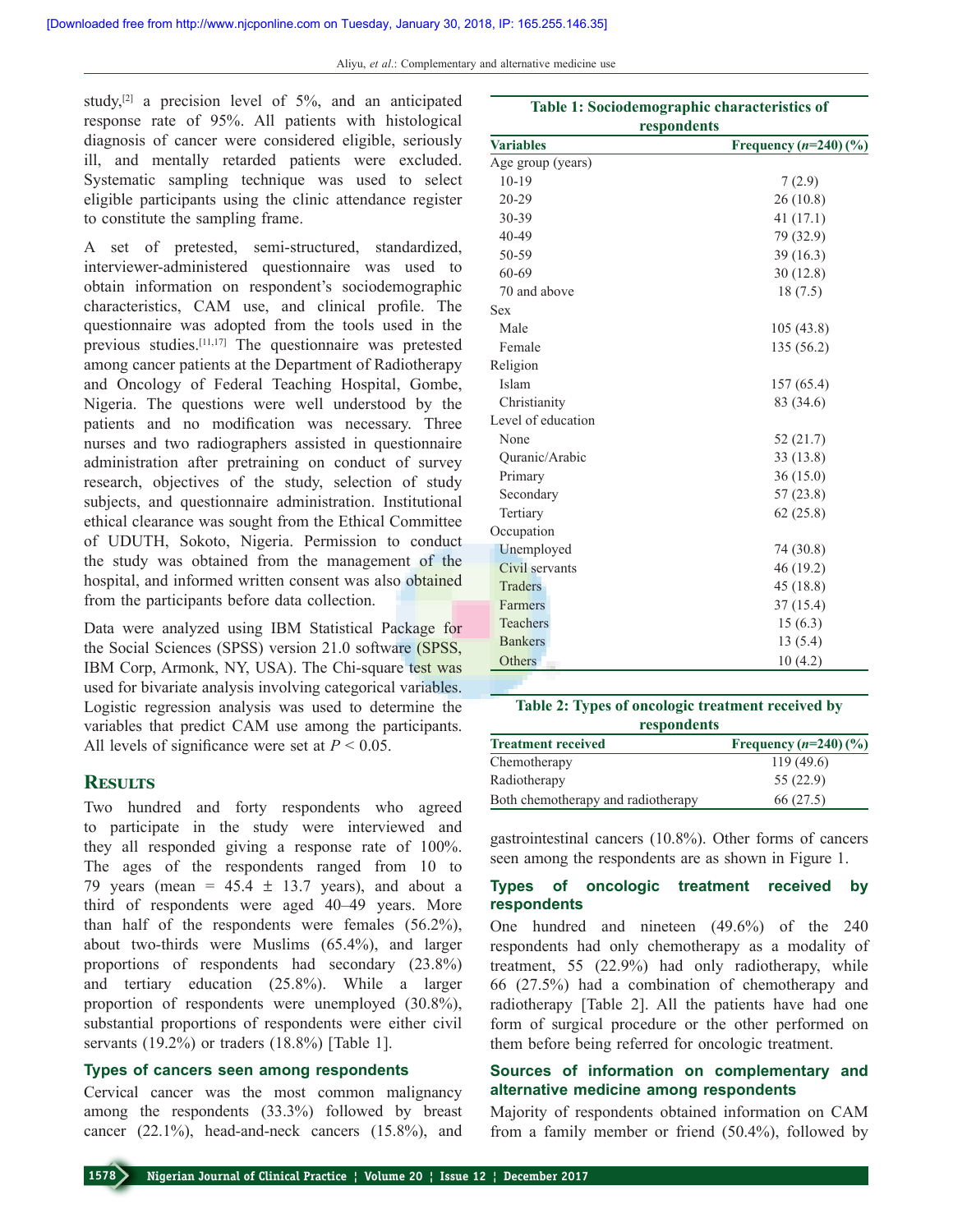Aliyu, *et al*.: Complementary and alternative medicine use

#### **Table 3: Prevalence, types, and duration of complementary and alternative medicine use by respondents**

| <b>Variables</b>              | Frequency $(\% )$ |  |  |
|-------------------------------|-------------------|--|--|
| Used CAM $(n=240)$            |                   |  |  |
| Yes                           | 159 (66.3)        |  |  |
| N <sub>0</sub>                | 81 (33.7)         |  |  |
| Types of CAM used $(n=159)$   |                   |  |  |
| Alternative medical system    |                   |  |  |
| Indian medicine               | 5(3.1)            |  |  |
| Mind-and-body intervention    |                   |  |  |
| Special prayers               | 49 (30.8)         |  |  |
| Biological-based method       |                   |  |  |
| <b>Herbs</b>                  | 45 (28.3)         |  |  |
| Aloe vera                     | 16(10.0)          |  |  |
| Nutritional therapy           | 5(3.1)            |  |  |
| Forever living products       | 22(13.8)          |  |  |
| Body based method             |                   |  |  |
| Scarifications                | 17(10.0)          |  |  |
| Duration of CAM use $(n=159)$ |                   |  |  |
| $\leq$ 3 months               | 96 (60.4)         |  |  |
| $3 - 6$ months                | 41 (25.8)         |  |  |
| 6-12 months                   | 22(13.8)          |  |  |

CAM=Complementary and alternative medicine

# **Table 4: Reasons for complementary and alternative medicine use among respondents**

| <b>Reason for CAM use</b>                 | <b>Frequency</b> |  |
|-------------------------------------------|------------------|--|
|                                           | $(n=159)(\%)$    |  |
| Improved outcome with hospital medication | 59 (37.1)        |  |
| More affordable                           | 30(18.9)         |  |
| Readily available                         | 40(25.1)         |  |
| Others (cultural, spiritual)              | 30(18.9)         |  |

CAM=Complementary and alternative medicine

#### **Table 5: Perceived benefits of complementary and alternative medicine use among respondents**

| <b>Perceived benefits</b>        | Frequency $(n=159)(\%)$ |
|----------------------------------|-------------------------|
| Makes me eat better and stronger | 16(10.1)                |
| Reduces nausea and vomiting      | 19(11.9)                |
| Reduces pain                     | 11(6.9)                 |
| Improves immunity                | 3(1.9)                  |
| No benefits                      | 102(64.2)               |
| No response                      | 8(5.0)                  |

social media (31.6%) and health workers (12.1%), but a few (5.8%) still reported obtaining information on CAM from other sources [Figure 2].

# **Prevalence, types, and duration of complementary and alternative medicine use by respondents**

Majority, 159 (66.3%) of the 240 respondents, were CAM users. Of these, the most commonly used CAM method was mind-and-body intervention (had special

# **Table 6: Side effects of complementary and alternative medicine use among respondents**

| Side effects*       | Frequency $(n=159)(\%)$ |
|---------------------|-------------------------|
| Nausea and vomiting | 126(52.5)               |
| Diarrhea            | 106(44.2)               |
| Skin rashes         | 22(9.3)                 |
| Itching             | 73 (30.4)               |
| Headache            | 17(7.1)                 |
| $\blacksquare$      |                         |

\*Multiple responses allowed

#### **Table 7: Physicians' awareness of complementary and alternative medicine use by respondents**

| <b>Variables</b>                               | Frequency $(\% )$ |  |
|------------------------------------------------|-------------------|--|
| Awareness by physicians $(n=159)$              |                   |  |
| Aware                                          | 20(12.6)          |  |
| <b>Unaware</b>                                 | 139 (87.4)        |  |
| Reason for physician not being aware $(n=139)$ |                   |  |
| Doctor did not ask                             | 63(45.3)          |  |
| Refused to tell doctor                         | 60(43.2)          |  |
| Cannot say                                     | 16(11.5)          |  |

# **Table 8: Association between complementary and alternative medicine use and respondents' sociodemographic and clinical profile**

| <b>Variables</b>      | <b>CAM</b> use                      | <b>Test of</b> |                            |  |  |
|-----------------------|-------------------------------------|----------------|----------------------------|--|--|
|                       | Yes,                                | No.            | significance $(\chi^2, P)$ |  |  |
|                       | frequency $(\% )$ frequency $(\% )$ |                |                            |  |  |
| <b>Sex</b>            |                                     |                |                            |  |  |
| Male                  | 78 (74.3)                           | 27(25.7)       | 5.391, 0.002               |  |  |
| Female                | 81 (60.0)                           | 54 (40.0)      |                            |  |  |
| Religion              |                                     |                |                            |  |  |
| Islam                 | 99(63.1)                            | 58 (36.9)      | 2.070, 0.15                |  |  |
| Christianity          | 60(72.3)                            | 23 (27.7)      |                            |  |  |
| Occupation            |                                     |                |                            |  |  |
| Unemployed            | 47(63.5)                            | 27 (36.5)      | 0.358, 0.549               |  |  |
| Employed              | 112(67.5)                           | 54 (32.5)      |                            |  |  |
| Cancer stage          |                                     |                |                            |  |  |
| Localized<br>disease  | 127 (68.6)                          | 58 (31.4)      | 2.077, 0.101               |  |  |
| Metastatic<br>disease | 32(58.2)                            | 23 (41.8)      |                            |  |  |
| Comorbidities         |                                     |                |                            |  |  |
| Present               | 44(50.0)                            | 44 (50.0)      | $16.410, \le 0.001$        |  |  |
| Absent                | 115 (75.7)                          | 37(24.3)       |                            |  |  |

CAM=Complementary and alternative medicine

prayer sessions, 30.8%), followed by a biologically based method (used herbs, 28.3%), while the least patronized CAM among the respondents was alternative medical system (used Indian medicine, 3.1%). Majority, 96 (60.4%) of the 159 CAM users, have used it for  $\leq$ 3 months, 41 (25.8%) have used it for 3–<6 months, while 22 (13.8%) have used it for 6–12 months [Table 3].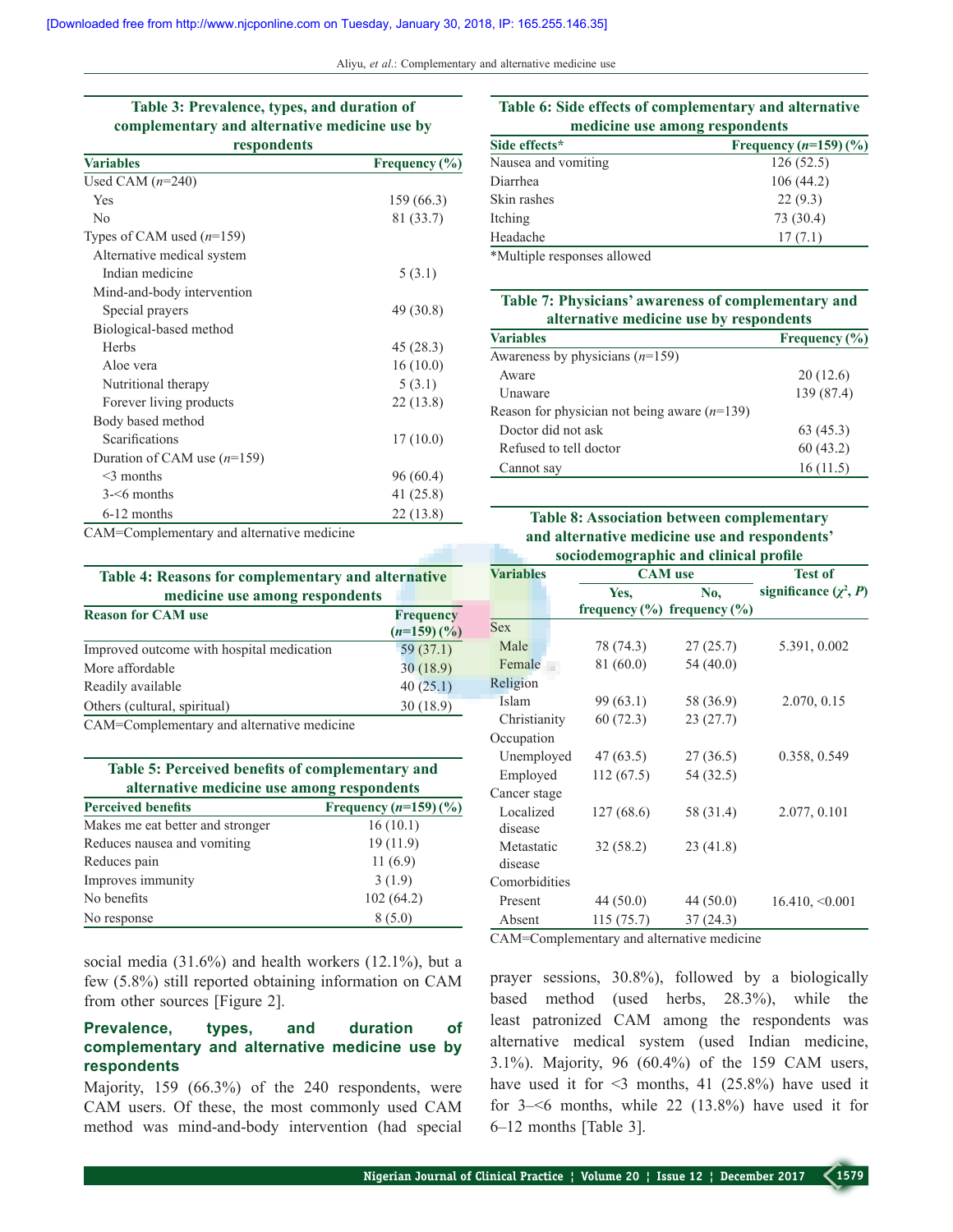

**Figure 1:** Types of cancers seen among respondents

**Table 9: Predictors of complementary and alternative medicine use among respondents**

| <b>Variables</b>                   | 95% CI<br><b>OR</b> |               |              | P       |  |
|------------------------------------|---------------------|---------------|--------------|---------|--|
|                                    |                     | Lower         | <b>Upper</b> |         |  |
| Sex (males vs. females)            | 1.830               | 1.021         | 3.281        | 0.042   |  |
| Religion                           | 0.582               | 0.314         | 1.080        | 0.086   |  |
| (Muslims vs. Christians)           |                     |               |              |         |  |
| Cancer stage                       | 1.383               | $0.722$ 2.651 |              | 0.328   |  |
| (localized vs. metastatic disease) |                     |               |              |         |  |
| Occupation                         | 1.015               | 0.551         | 1.870        | 0.962   |  |
| (unemployed vs. employed)          |                     |               |              |         |  |
| Comorbidities                      | 0.323               | 0.182         | 0.574        | < 0.001 |  |
| (present vs. absent)               |                     |               |              |         |  |

OR=Odds ratio; CI=Confidence interval

# **Reasons for complementary and alternative medicine use among respondents**

Fifty-nine (37.1%) of the 159 CAM users believed that using CAM improves treatment outcome with hospital medications, while 40 (25.1%) said that they used it because it was readily available. Thirty (18.9%) of the 159 CAM users believed that CAM use has spiritual and cultural importance, while 30 (18.9%) used CAM because it was more affordable [Table 4].

#### **Perceived benefits of complementary and alternative medicine use among respondents**

Majority, 102 (64.2%) of the 159 CAM users, said that there was no benefit after CAM use. Among those who said there were benefits, 19 (11.9%) said that CAM reduces their nausea and vomiting, 16 (10.1%) said that it makes them eat better and stronger, while 11 (6.9%) said that it reduces pain [Table 5].

# **Side effects of complementary and alternative medicine use among respondents**

Multiple side effects were reported by the CAM users. Majority, 126 (52.5%) of the 159 CAM users, complained of nausea and vomiting, while 106 (44.2%) had diarrhea, 22 (9.2%) had skin rashes, and 73 (30.4%) complained of itching [Table 6].



**Figure 2:** Sources of information on complementary and alternative medicine use among respondents

# **Physicians' awareness of complementary and alternative medicine use by respondents**

Majority, 139 (87.4%) of the 159 CAM users, said that their doctors were unaware of their CAM use. Sixty-three  $(45.3\%)$  said that their doctors were not aware because they did not ask, while 60 (43.2%) claimed to have refused telling them [Table 7].

# **Correlates of complementary and alternative medicine use among respondents**

There was an association between respondents' sex and CAM use; a significantly higher proportion of males (74.3%) were found to have used CAM compared to their female counterpart (60.0%),  $\chi^2$  = 5.391,  $P = 0.002$ . There was also an association between absence of comorbidities and CAM use; a significantly higher proportion of respondents with no comorbidities (75.7%) were found to have used CAM compared to those with other medical ailments (such as hypertension and diabetes mellitus) in addition to cancer (50.0%),  $\chi^2 = 16.410$ , *P* < 0.001 [Table 8].

The results of logistic regression analysis indicated that male sex and absence of comorbidities were the predictors of CAM use. Males were almost twice more likely to use CAM compared to females (odds ratio  $= 1.830$ , 95% confidence interval [CI] = 1.021–3.281, *P* = 0.042). Respondents with other medical ailments in addition to cancer were less likely to use CAM compared to those without comorbidities (odds ratio =  $0.323$ ,  $95\%$  $CI = 0.182 - 0.574$ ,  $P < 0.001$ ) as shown in Table 9.

#### **Discussion**

The mean age of the participants in this study was  $45 \pm 13.7$  years, with a range of 10–79 years. Ezeome and Anarado<sup>[11]</sup> conducted a similar study in Enugu, Southwestern Nigeria, and reported a somewhat similarly close age range of 13–86 years with a mean age of 52.3 years. A similar study in Ghana $[17]$  reported an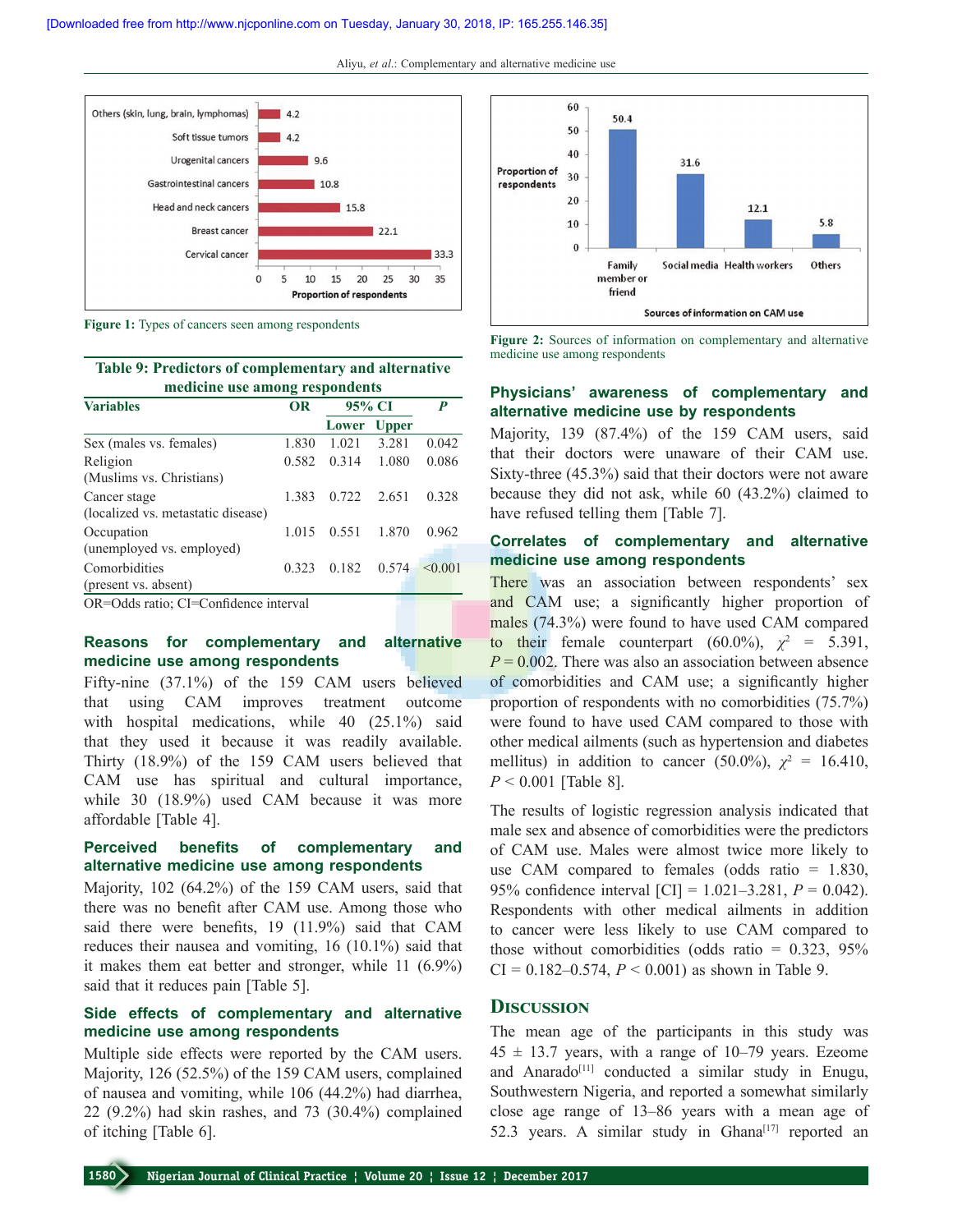age range of 18–89 years with a mean of 55.5 years. The differences could probably be a reflection of the environmental factors that played a role in the etiology of their disease.

Cervical cancer was the most common malignancy (33.3%) among the respondents followed by breast cancer (22.1%). Contrary to this, a study in Enugu reported breast cancer as the most common cancer followed by urogenital cancers.[11] Yarney *et al*. [17] in Ghana also reported breast cancer as the commonest. In a similar study in Europe, the most frequent diagnosis included breast cancer (30.8%), colorectal cancer (16.1%), and lung cancer (12.1%).<sup>[18]</sup>

Most of the respondents in this study (50.4%) got their information on CAM from family members or friends. This was followed by the social media 76 (31.6%). Yarney *et al*.<sup>[17]</sup> in Ghana reported a similar findings where majority of their respondents said that they got their information from friends (33.8%) and the mass media (24.6%). In contrast to the findings of this study, majority of respondents using CAM in a study in Lebanon chose their therapy based on input from the media.[19] While a study in Mexico reported patients' family (56.4%) as the main source of information, similar to the finding in this study, intriguingly, a substantial proportion (24.3%) of the respondents in the Mexican study reported using CAM based on their physicians' recommendation.[20]

While the 66.3% prevalence of CAM use in this study is in agreement with the 60.9% prevalence obtained in a study among cancer patients in Thailand,<sup>[21]</sup> it is far below the 84.0% prevalence reported in a study among cancer patients in the United States.[22] In contrast to the finding in this study, studies done in the United Kingdom,<sup>[18]</sup> Iran,<sup>[23]</sup> and New Zealand<sup>[24]</sup> reported lower prevalence of 32.7%, 35.0%, and 49.0% respectively.

Very few studies described CAM use among cancer patients in Africa. In North Africa, a lower prevalence of 36.0% was reported in Algeria.[25] Singh *et al*. [26] reported a prevalence of 38.5% among the general population in Chatsworth, South Africa. In Ghana, West Africa, the only available study on CAM use in cancer patients reported a prevalence of  $73.5\%$ ,  $[17]$  while a Nigerian-based study on CAM in Enugu reported a prevalence of 65.0%.[11] The 66.3% prevalence of CAM use in this study is almost similar to the findings in southern part of Nigeria and neighboring country (Ghana). This could be due to similarities in traditional and cultural practices in the populations studied. These traditional and cultural practices along with the cost and poor penetration of western medicine in the region could have contributed to the high prevalence of CAM use in the West African

subregion. The misconception that the etiology of cancer in most parts of Northern Nigeria is spiritual could also contribute to the high prevalence of CAM use obtained in this study.

The most commonly used CAM method among cancer patients in this study was biological-based method (55.2%), with herbal preparations (28.3%) being the most commonly used in the group. This is followed by mind-and-body interventions, with faith healing/prayer house healing (30.8%) being the most commonly patronized. This is in agreement with the work in Enugu, where herbal preparations (51.9%) and prayers (39.4%) were reported to be the most commonly used.[11] The high prevalence of faith and prayer house healing among Nigerian patients mirrors the attachment of people of African ancestry to spiritual and transcendental beliefs. Some of the patients rely completely on prayers and faith for their healing; such patients are usually brought to the hospital when the disease is widely metastatic or locally advanced. Similar to the finding in this study, Singh *et al*. [26] reported that herbs and spiritual healing were the two most common forms of CAM used among Indians in South Africa. Herbal preparations have also been reported to be the leading CAM used among cancer patients in Turkey.[27,28]

Most of the respondents (37.1%) said that they used CAM because they believed that it will complement hospital medications to improve their treatment outcome. In Africa, a large proportion of the population (80%) use CAM to meet their primary health-care needs because the therapy is easily accessible and it is the only affordable source of health care in some countries, especially the world's poorest clients.[5,29] This study also corroborates this as majority of the respondents said that they used CAM because it is cheaper and accessible and has some spiritual healing powers. A similar finding was observed among cancer patients in the USA where the bulk of the patients believed CAM will boost their immunity and hence a better quality of life and treatment outcome.[7] These findings are also in concordance with the report of a similar study in Ghana.<sup>[17]</sup>

However, majority of CAM users (64.2%) in this study said that there were no benefits from CAM use. A study in Europe reported a contrary finding where only a few patients (3.2%) found the CAM therapy/therapies they used not beneficial at all.<sup>[18]</sup> In the New Zealand study,<sup>[24]</sup> most of the respondents (71%) reported that the CAM therapies used had been helpful in the management of their cancer.

Majority of respondents reported multiple side effects which were attributed to CAM use. Large proportions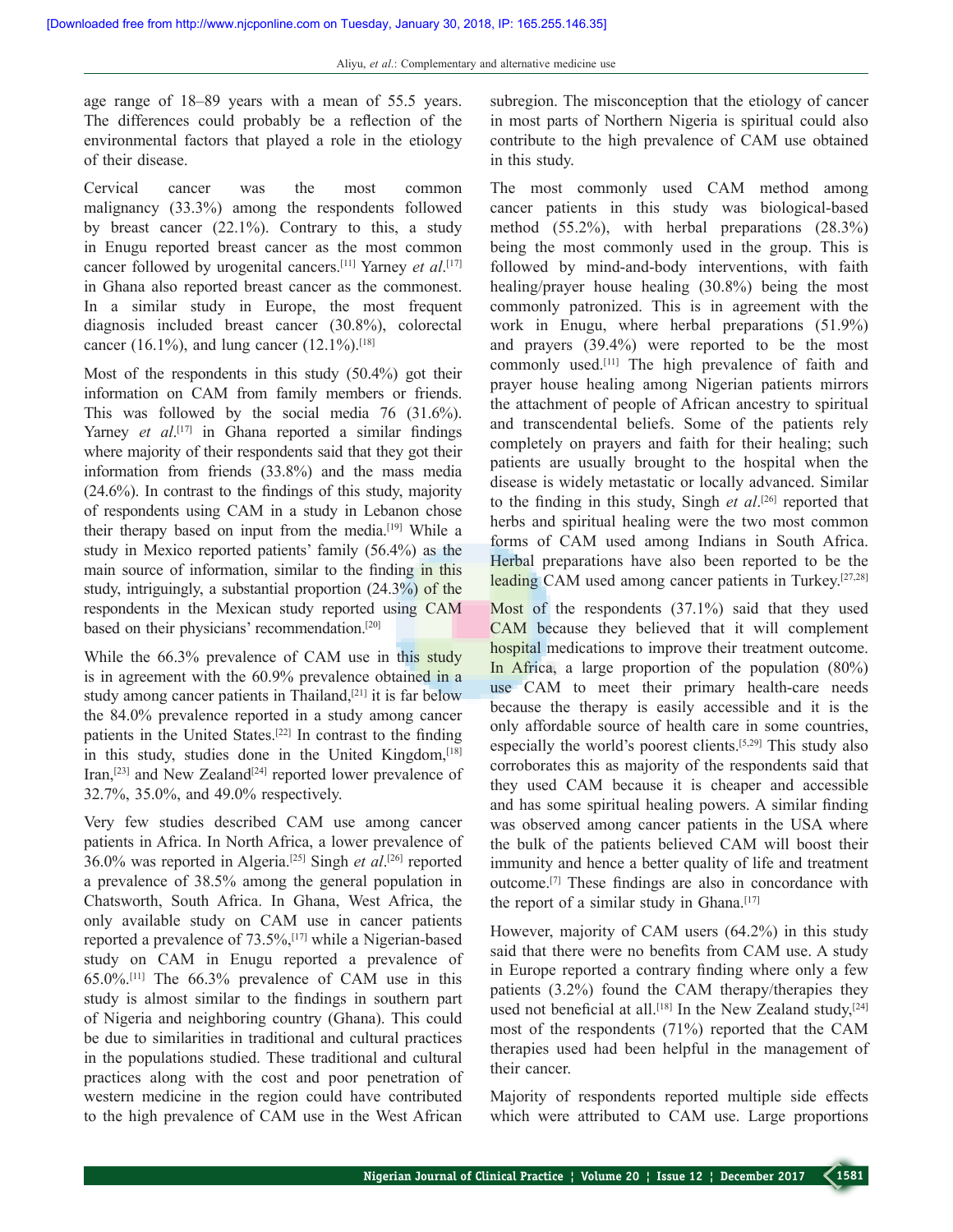of the respondents who used CAM complained of nausea and/or vomiting (52.5%), diarrhea (44.2%), skin rashes (9.2%), and itching (30.4%). The WHO had reported that there is a lack of common standards or appropriate methods for evaluating CAM to ensure safety, efficacy, and quality control.<sup>[30]</sup> This lack of standardization implies that one preparation of the same kind may be highly potent while another is ineffective. Of the 141 WHO Member States, only 45 (32%) countries have a national policy on CAM.<sup>[30]</sup> In Africa, only 12 of 46 countries have a national policy on CAM. In Nigeria, the national policy on CAM is still in the pipeline.<sup>[30]</sup>

Contrary to the findings in this study, a study in Enugu reported a lower prevalence (21.2%) of unwanted effects from CAM use.<sup>[11]</sup> The study further reported that most of the claimed adverse effects were very difficult to distinguish from the natural manifestations or progression of advanced malignancies, but some specific adverse effects of CAM use reported were indisputable. Fraser and Cooper<sup>[13]</sup> reported that there is a growing body of evidence about the risks of possible interaction between herbal and conventional medicines.

Very few physicians (12.6%) were aware that their patients were using CAM. The main reason given by respondents for not informing their doctors was that the physicians did not ask (45.3%). Similar to the findings in this study, the Enugu study reported that most of their patients who used CAM (55.8%) did not tell their doctors about it mainly because the doctors failed to ask  $(28.3\%)$ .<sup>[11]</sup> The low CAM use disclosure rate in this study compares well with the 39%–45.8% disclosure reported in studies among cancer patients in the US<sup>[31]</sup> and among Indians in South Africa.[27] In studies that examined discrepant views of oncologists and cancer patients on CAM use, nondisclosure was believed to the due to the fact that the cancer patients believed physicians would not understand the use of CAM, discontinue treatment, or disapprove the use of CAM. The physicians on their own part considered CAM not to be of much benefit in improving the quality of life, cure disease, or prolong life.[32,33] The fact that most patients will not disclose their use of CAM until they were asked makes it necessary for every oncologist to routinely ask cancer patients whether they use CAM, what they use, and how they used them.

Male sex and absence of comorbidities were the predictors of CAM use identified in this study. There was no association between CAM use and clinical stage of cancer. In contrast to the findings in this study, Hedderson *et al*. [34] reported a significantly higher prevalence of CAM use among women (81.5%) compared to men (59.0%). Other studies by Sparber *et al*. [35] and Harris *et al*. [36] also found that CAM users were more likely to be females.

In the study by Hedderson *et al*.<sup>[34]</sup> it was concluded that clinicians should be aware that men and women differ considerably in their use of CAM, which may reflect differences in their psychological needs as they cope with their cancer diagnosis and treatment.

The lower likelihood of CAM use among participants with comorbidities (such as hypertension and diabetes mellitus) in this study is not unexpected in view of the fact that multi‑morbidity is known to be associated with poly‑pharmacy which may lead to an increased risk of inappropriate drug use, under-use of effective treatment, drug–drug and drug–disease interactions, and most importantly adverse reactions.[37] In addition, emotional distress caused by multiple medical conditions can be overwhelming for both patients and their caregivers, as corroborated by the documented high prevalence of depression, anxiety, and stress among patients with chronic diseases, resulting in poor adherence to medications and suicidal behavior.[38‑40]

#### **Conclusion**

The prevalence of CAM use is high among cancer patients in UDUTH, Sokoto, Nigeria, but the physicians were largely unaware of CAM use due to communication gap. These findings underscore the need for physicians to consistently ask their patients on CAM use while government should enact laws regulating CAM use in Nigeria.

#### **Financial support and sponsorship** Nil.

#### **Conflicts of interest**

There are no conflicts of interest.

#### **References**

- 1. Ernst E, Resch KL, Mills S, Hill R, Mitchell A, Willoughby M, *et al*. Complementary medicine – A definition. Br J Gen Pract 1995;45:506.
- 2. Ernst E, Cassileth BR. The prevalence of complementary/ alternative medicine in cancer: A systematic review. Cancer 1998;83:777‑82.
- 3. National Centre for Complementary and Alternative Medicine, Time to Talk: Ask Your Patients about Their use of Complementary and Alternative Medicine. Available from: http:// www.nccam.nih.gov/health. [Last accessed on 2017 Jan 24].
- 4. Cassileth BR, Schraub S, Robinson E, Vickers A. Alternative medicine use worldwide: The international union against cancer survey. Cancer 2001;91:1390-3.
- 5. WHO. Traditional Medicine Strategy 2002-2005. Geneva, Switzerland: World Health Organization; 2002. Available from: http://www.who.int/mediacentre/factsheets/fs134/en/. [Last] accessed on 2017 Jan 24].
- 6. Patterson RE, Neuhouser ML, Hedderson MM, Schwartz SM, Standish LJ, Bowen DJ, *et al.* Types of alternative medicine used by patients with breast, colon, or prostate cancer: Predictors, motives, and costs. J Altern Complement Med 2002;8:477‑85.